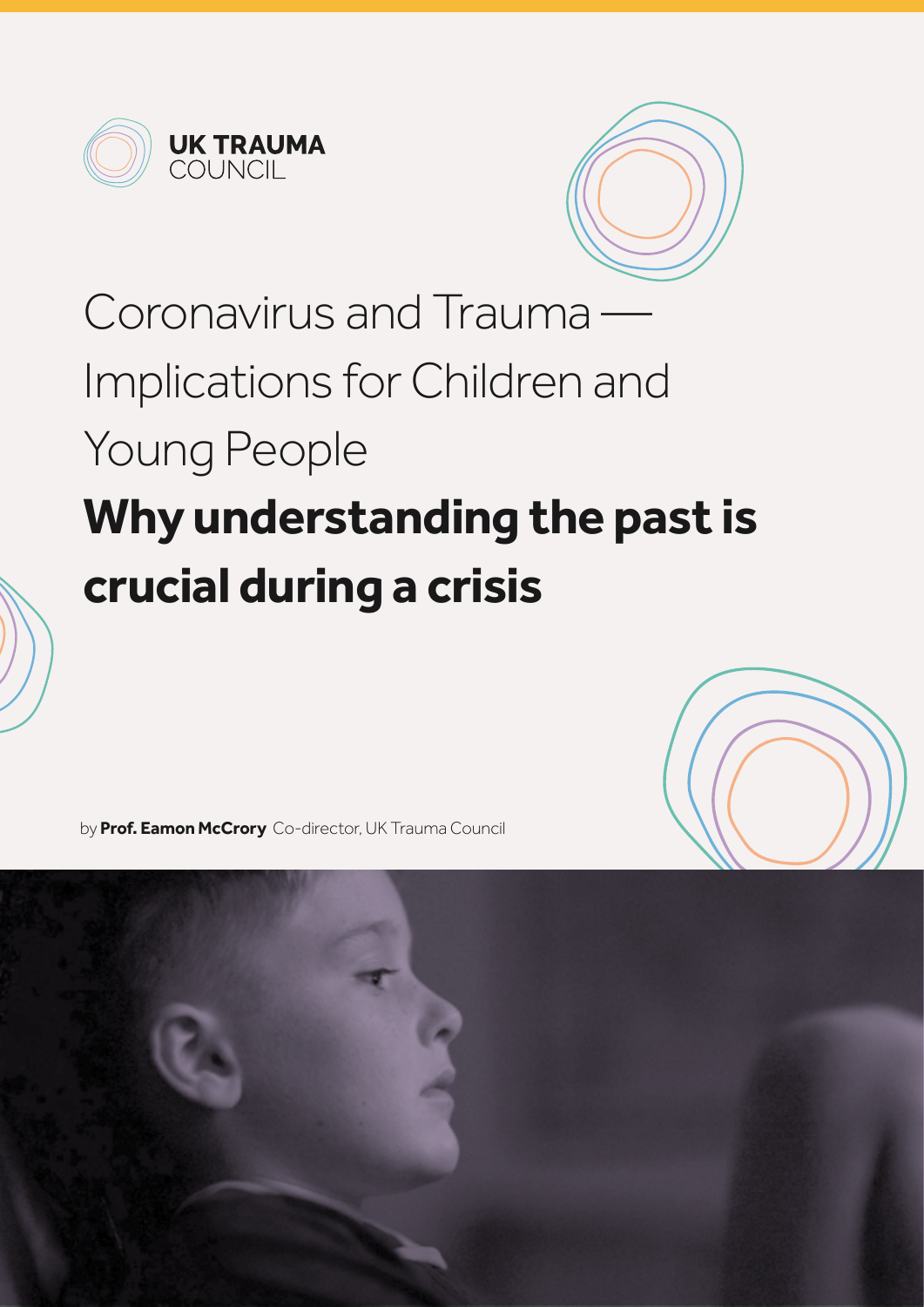

Children and young people who have previous experiences of trauma may respond to the coronavirus and the accompanying lockdown in distinct ways. It is important to understand how a child or young person may have adapted to past experiences and how these adaptations can be repaired through new, positive experiences — even during a crisis. But this is difficult and takes time.

### During times of stress these underlying vulnerabilities are more likely to emerge.

#### **The ecological model**

**To help us understand why the past is important in thinking about a crisis happening now, we will use a simple ecological model. This reminds us to think about the child being part of a number of different systems – the family, the community and wider society. Within this model it is clear that risk and resilience are not located in the child, but factors that emerge through the interaction between these different systems. Past trauma will shape how a child develops models of the world, themselves and others – and also influence the family, community, and society around the child.**

**The family:** Social distancing has created significant disruption for all families. There is greater pressure on a small number of relationships – the need to compromise more and negotiate more – all in a smaller space. There are also real stressors for carers – worries about jobs, health and loved ones - impacting our mental health and levels of stress. These pressures can impact our ability to help a child regulate their stress. When we are stressed it is harder to step back and reflect, to be empathic and to stay calm if provoked. It is very important to attend to our own needs and well being if we are to help others.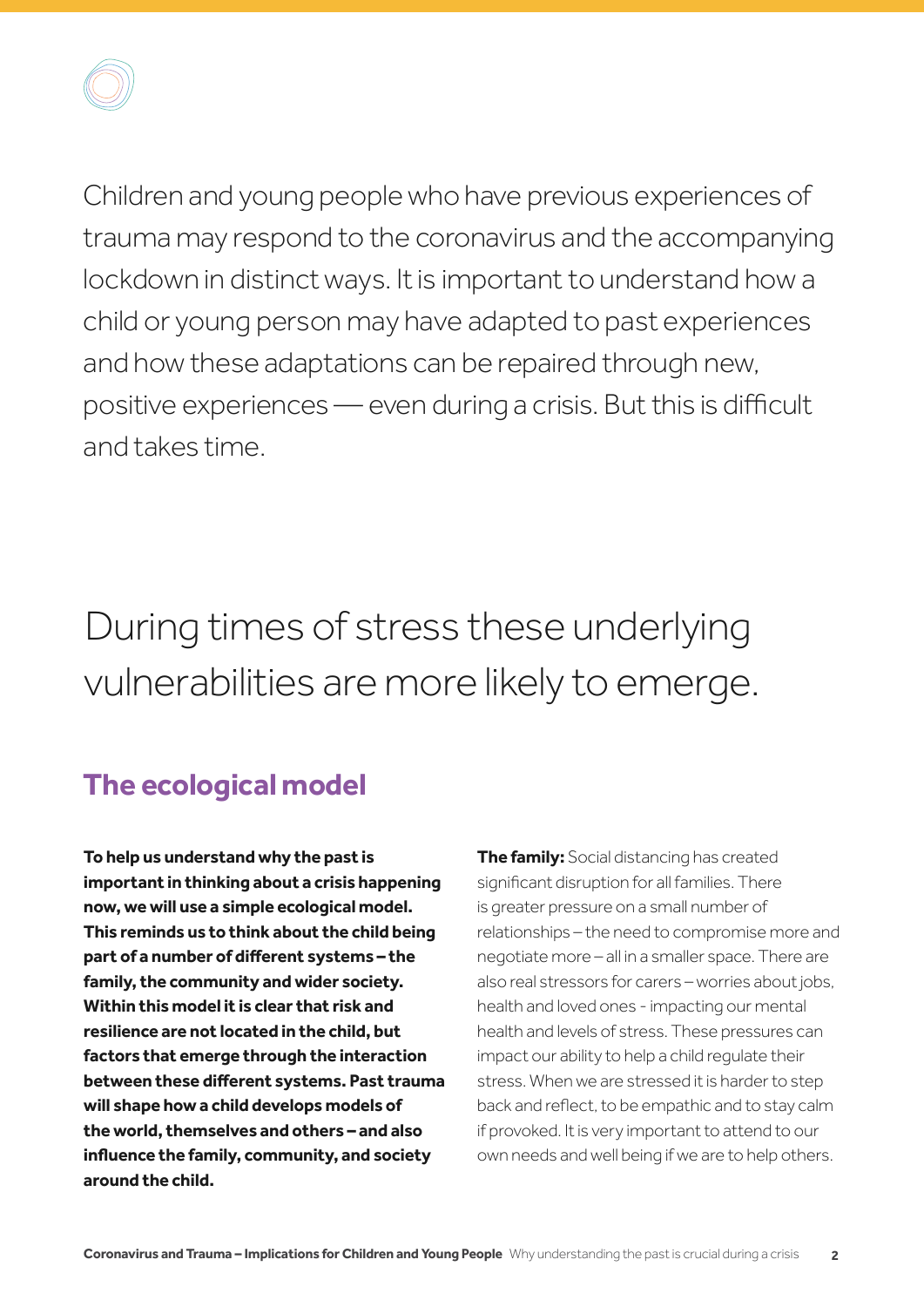

may bring a sense of safety as they can now avoid the challenges of having to negotiate the outside world.

**The society:** At the level of society, the world during this pandemic has become much more uncertain. None of us know how the coming months will unfold. This naturally creates anxiety for all of us, but particularly for children if their world in the past was also deeply uncertain. They may fear that things will never return to normal, or that the future will mean further losses. They may worry, for example, that their carers will become ill, or lose their jobs and no longer be able to look after them.

### How might changes resulting from the coronavirus pandemic affect children who have experienced trauma in the past?

#### **Adaptation to past experiences and the impact on response**

**Children's adaptation to past experiences may impact on their response to the coronavirus pandemic. We can look at three different domains or systems as examples to help us think about this.** 

**Threat:** An increased sense of the world being threatening can increase a child's hypervigilance to threat. Hypervigilance is increased attention and wariness of bad things happening. This may manifest in different kinds of feelings, particularly anxiety, as well as behaviours that we can find challenging, such as irritability, aggression and withdrawal. These responses can put greater pressure on family relationships at a time when we all need to co-operate more than ever.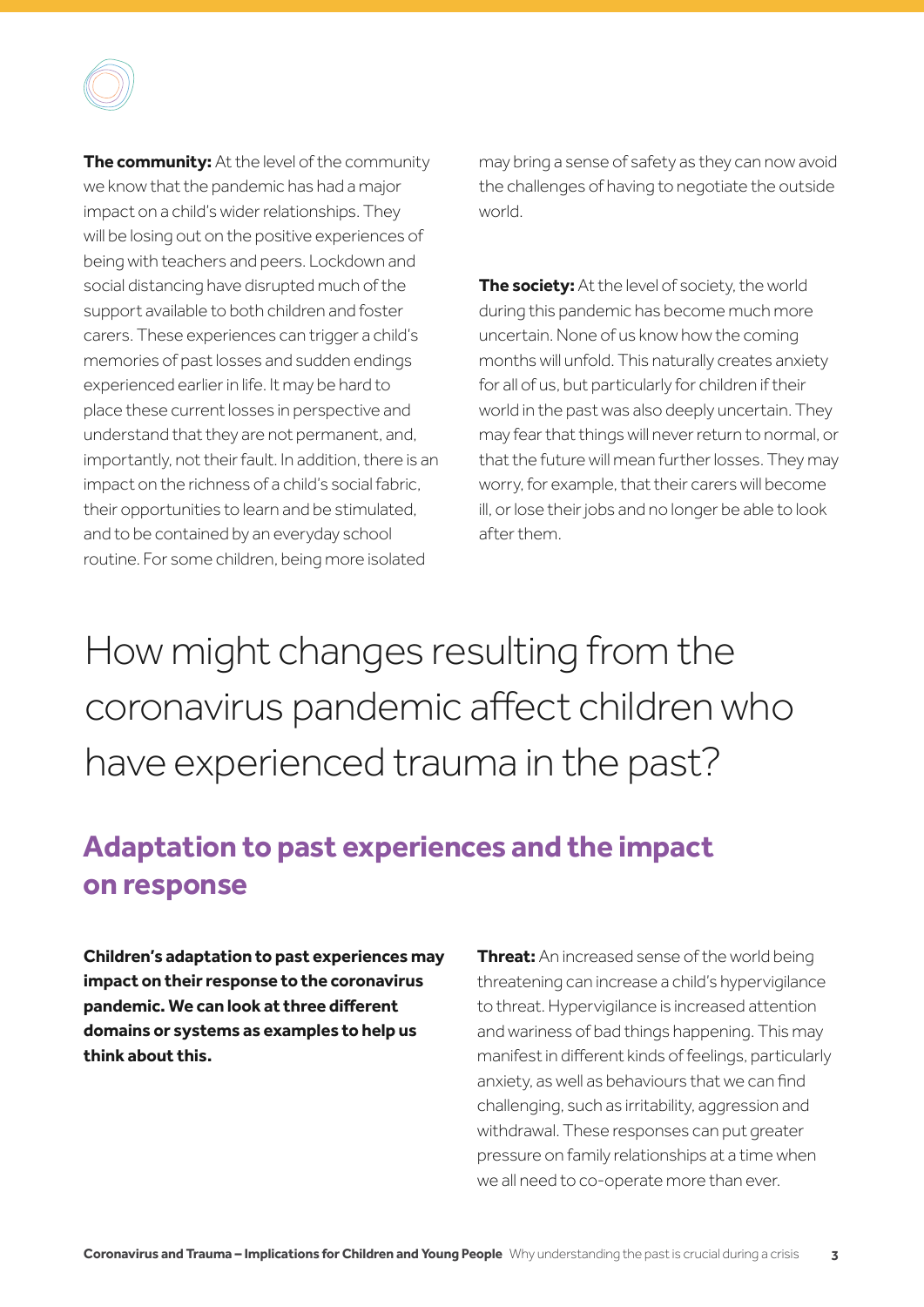

**Memory:** Triggering of past memories, including traumatic memories and experiences of loss, are likely to be more frequent. These memories, and models of past relationships, may come to the fore. This may manifest as increased worry, anxiety about losing current relationships, as well as a tendency for the child or young person to blame themselves. These memories can also lead to concentration problems, and difficulty in thinking about the future.

**Reward:** All children will have lost sources of reward: from peers, teachers and outdoor activities. This loss of reward may be harder to deal with for children who have experienced trauma, as we know they are likely to show differences in their reward system. This may manifest as a lack of motivation, increased tiredness, low mood and concentration problems. These responses require us to think carefully about how to structure and plan the day to engage and motivate a child's activity.